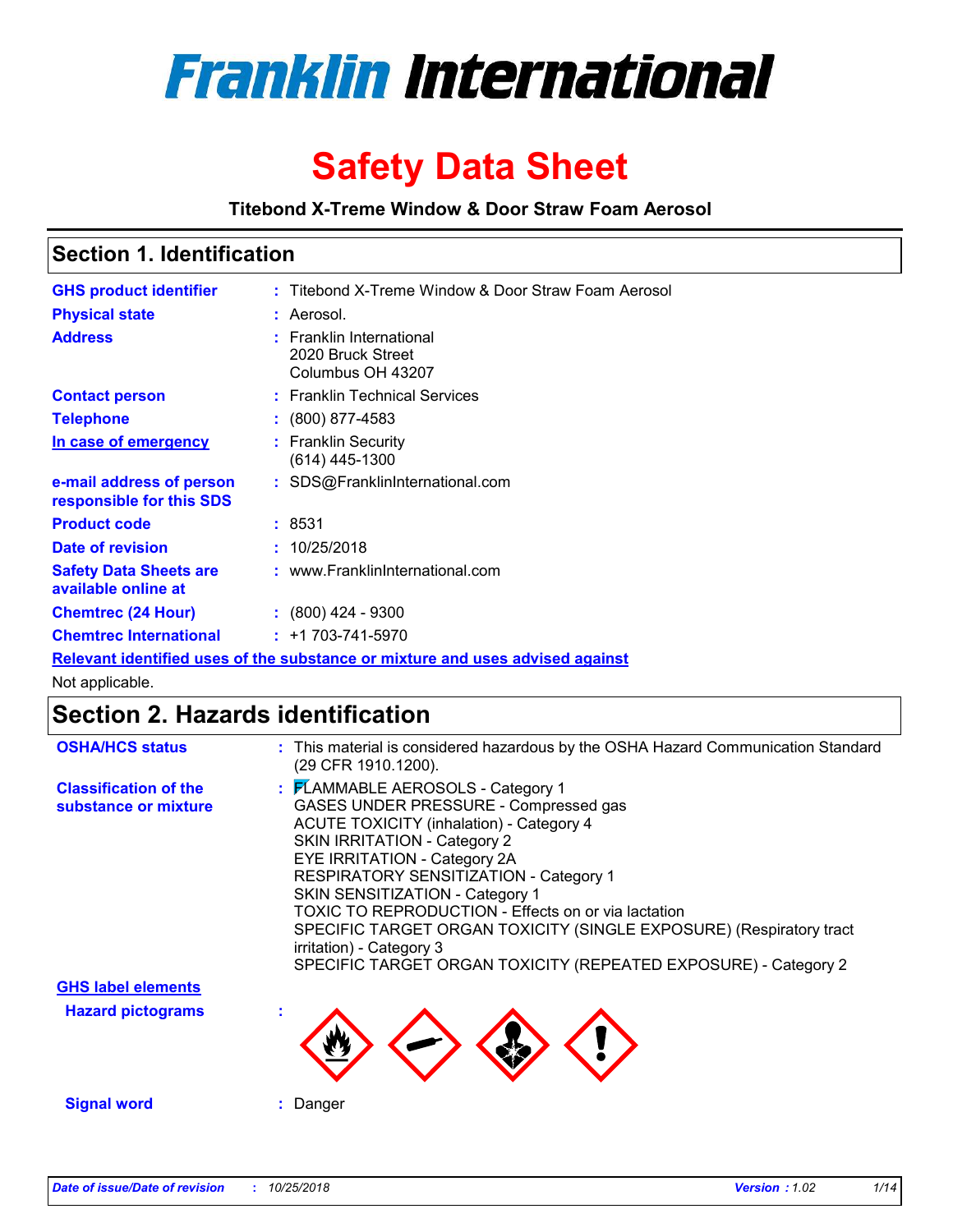### **Section 2. Hazards identification**

| <b>Hazard statements</b>                   | $\frac{1}{2}$ <b>Extremely flammable aerosol.</b><br>Contains gas under pressure; may explode if heated.<br>Causes skin irritation.<br>May cause an allergic skin reaction.<br>Causes serious eye irritation.<br>Harmful if inhaled.<br>May cause allergy or asthma symptoms or breathing difficulties if inhaled.<br>May cause respiratory irritation.<br>May cause harm to breast-fed children.<br>May cause damage to organs through prolonged or repeated exposure. (central<br>nervous system (CNS), lungs, skin) (dermal, inhalation)                                                                                                                                          |
|--------------------------------------------|--------------------------------------------------------------------------------------------------------------------------------------------------------------------------------------------------------------------------------------------------------------------------------------------------------------------------------------------------------------------------------------------------------------------------------------------------------------------------------------------------------------------------------------------------------------------------------------------------------------------------------------------------------------------------------------|
| <b>Precautionary statements</b>            |                                                                                                                                                                                                                                                                                                                                                                                                                                                                                                                                                                                                                                                                                      |
| <b>Prevention</b>                          | Øbtain special instructions before use. Wear protective gloves. Wear eye or face<br>protection. Wear respiratory protection. Keep away from heat, hot surfaces, sparks,<br>open flames and other ignition sources. No smoking. Do not spray on an open flame or<br>other ignition source. Use only outdoors or in a well-ventilated area. Do not breathe<br>dust or mist. Avoid contact during pregnancy or while nursing. Do not eat, drink or<br>smoke when using this product. Wash thoroughly after handling. Pressurized container:<br>Do not pierce or burn, even after use.                                                                                                   |
| <b>Response</b>                            | F exposed or concerned: Get medical advice or attention. IF INHALED: Remove<br>person to fresh air and keep comfortable for breathing. Call a POISON CENTER or<br>doctor if you feel unwell. If experiencing respiratory symptoms: Call a POISON<br>CENTER or doctor. Take off contaminated clothing and wash it before reuse. Wash<br>contaminated clothing before reuse. IF ON SKIN: Wash with plenty of water. If skin<br>irritation occurs: Get medical advice or attention. IF IN EYES: Rinse cautiously with<br>water for several minutes. Remove contact lenses, if present and easy to do. Continue<br>rinsing. If eye irritation persists: Get medical advice or attention. |
| <b>Storage</b>                             | Store locked up. Protect from sunlight. Do not expose to temperatures exceeding 50<br>°C/122 °F. Store in a well-ventilated place. Keep container tightly closed.                                                                                                                                                                                                                                                                                                                                                                                                                                                                                                                    |
| <b>Disposal</b>                            | Dispose of contents and container in accordance with all local, regional, national and<br>international regulations.                                                                                                                                                                                                                                                                                                                                                                                                                                                                                                                                                                 |
| <b>Hazards not otherwise</b><br>classified | : None known.                                                                                                                                                                                                                                                                                                                                                                                                                                                                                                                                                                                                                                                                        |

# **Section 3. Composition/information on ingredients**

| <b>Substance/mixture</b><br>Mixture                                                                  |            |                       |
|------------------------------------------------------------------------------------------------------|------------|-----------------------|
| <b>Ingredient name</b>                                                                               |            | <b>CAS number</b>     |
| $\frac{1}{4}$ ,4'-methylenediphenyl diisocyanate<br>Isocyanic acid, polymethylenepolyphenylene ester | ≤10<br>≤10 | 101-68-8<br>9016-87-9 |

Any concentration shown as a range is to protect confidentiality or is due to batch variation.

**There are no additional ingredients present which, within the current knowledge of the supplier and in the concentrations applicable, are classified as hazardous to health or the environment and hence require reporting in this section.**

**Occupational exposure limits, if available, are listed in Section 8.**

### **Section 4. First aid measures**

### **Description of necessary first aid measures**

**Eye contact :**

: Immediately flush eyes with plenty of water, occasionally lifting the upper and lower eyelids. Check for and remove any contact lenses. Continue to rinse for at least 10 minutes. Get medical attention.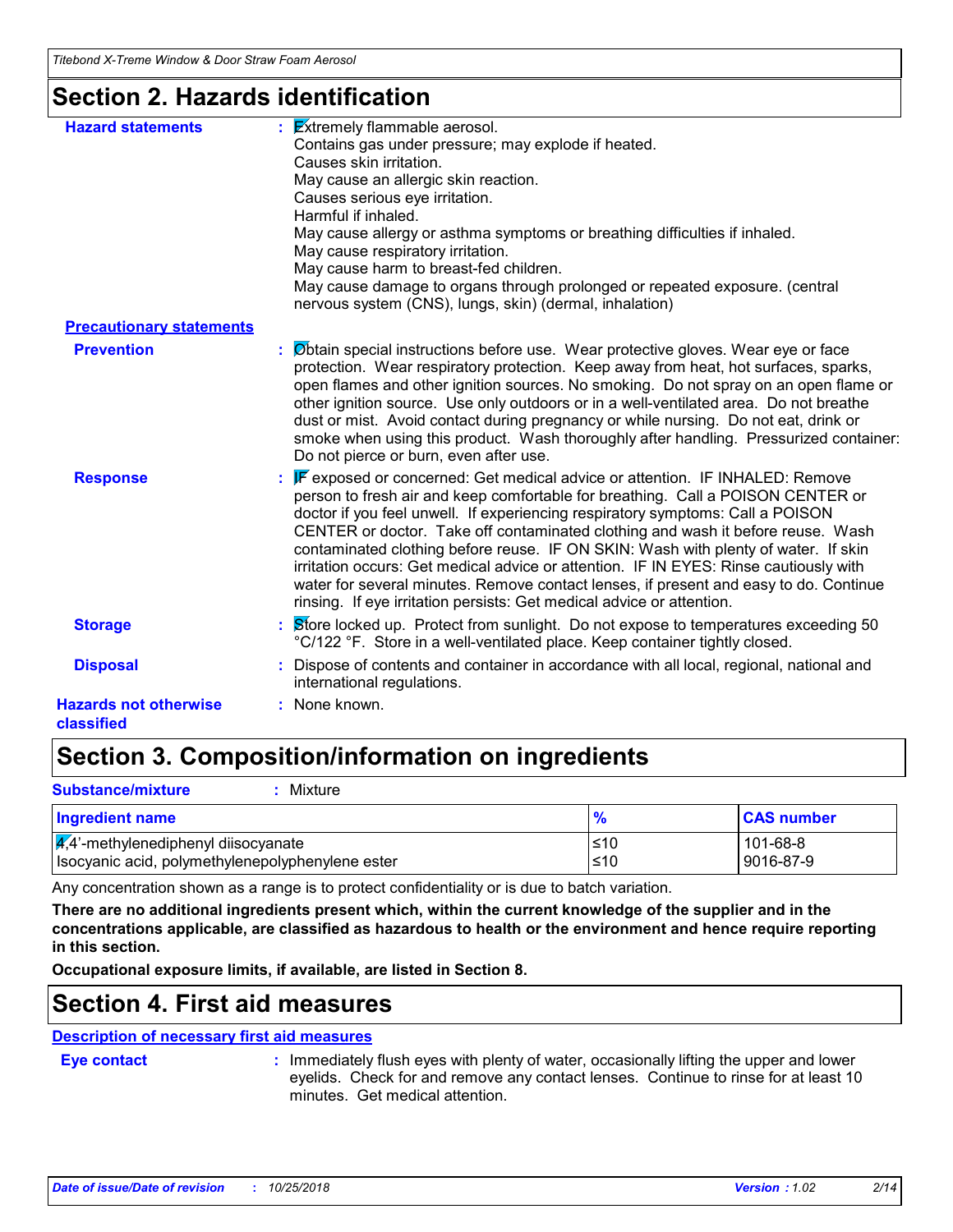# **Section 4. First aid measures**

| <b>Inhalation</b>                     | : Remove victim to fresh air and keep at rest in a position comfortable for breathing. If it<br>is suspected that fumes are still present, the rescuer should wear an appropriate mask<br>or self-contained breathing apparatus. If not breathing, if breathing is irregular or if<br>respiratory arrest occurs, provide artificial respiration or oxygen by trained personnel. It<br>may be dangerous to the person providing aid to give mouth-to-mouth resuscitation.<br>Get medical attention. If necessary, call a poison center or physician. If unconscious,<br>place in recovery position and get medical attention immediately. Maintain an open<br>airway. Loosen tight clothing such as a collar, tie, belt or waistband. In case of<br>inhalation of decomposition products in a fire, symptoms may be delayed. The exposed<br>person may need to be kept under medical surveillance for 48 hours. In the event of<br>any complaints or symptoms, avoid further exposure. |
|---------------------------------------|---------------------------------------------------------------------------------------------------------------------------------------------------------------------------------------------------------------------------------------------------------------------------------------------------------------------------------------------------------------------------------------------------------------------------------------------------------------------------------------------------------------------------------------------------------------------------------------------------------------------------------------------------------------------------------------------------------------------------------------------------------------------------------------------------------------------------------------------------------------------------------------------------------------------------------------------------------------------------------------|
| <b>Skin contact</b>                   | : Wash with plenty of soap and water. Remove contaminated clothing and shoes. Wash<br>contaminated clothing thoroughly with water before removing it, or wear gloves.<br>Continue to rinse for at least 10 minutes. Get medical attention. In the event of any<br>complaints or symptoms, avoid further exposure. Wash clothing before reuse. Clean<br>shoes thoroughly before reuse.                                                                                                                                                                                                                                                                                                                                                                                                                                                                                                                                                                                                 |
| <b>Ingestion</b>                      | : Wash out mouth with water. Remove dentures if any. Remove victim to fresh air and<br>keep at rest in a position comfortable for breathing. If material has been swallowed and<br>the exposed person is conscious, give small quantities of water to drink. Stop if the<br>exposed person feels sick as vomiting may be dangerous. Do not induce vomiting<br>unless directed to do so by medical personnel. If vomiting occurs, the head should be<br>kept low so that vomit does not enter the lungs. Get medical attention following<br>exposure or if feeling unwell. Never give anything by mouth to an unconscious person.<br>If unconscious, place in recovery position and get medical attention immediately.<br>Maintain an open airway. Loosen tight clothing such as a collar, tie, belt or waistband.                                                                                                                                                                     |
|                                       | Most important symptoms/effects, acute and delayed                                                                                                                                                                                                                                                                                                                                                                                                                                                                                                                                                                                                                                                                                                                                                                                                                                                                                                                                    |
| <b>Potential acute health effects</b> |                                                                                                                                                                                                                                                                                                                                                                                                                                                                                                                                                                                                                                                                                                                                                                                                                                                                                                                                                                                       |
| <b>Eye contact</b>                    | : Causes serious eye irritation.                                                                                                                                                                                                                                                                                                                                                                                                                                                                                                                                                                                                                                                                                                                                                                                                                                                                                                                                                      |
| <b>Inhalation</b>                     | : Harmful if inhaled. May cause respiratory irritation. May cause allergy or asthma<br>symptoms or breathing difficulties if inhaled.                                                                                                                                                                                                                                                                                                                                                                                                                                                                                                                                                                                                                                                                                                                                                                                                                                                 |
| <b>Skin contact</b>                   | : Causes skin irritation. May cause an allergic skin reaction.                                                                                                                                                                                                                                                                                                                                                                                                                                                                                                                                                                                                                                                                                                                                                                                                                                                                                                                        |
| <b>Ingestion</b>                      | : No known significant effects or critical hazards.                                                                                                                                                                                                                                                                                                                                                                                                                                                                                                                                                                                                                                                                                                                                                                                                                                                                                                                                   |
| <b>Over-exposure signs/symptoms</b>   |                                                                                                                                                                                                                                                                                                                                                                                                                                                                                                                                                                                                                                                                                                                                                                                                                                                                                                                                                                                       |
| <b>Eye contact</b>                    | : Adverse symptoms may include the following:<br>pain or irritation<br>watering<br>redness                                                                                                                                                                                                                                                                                                                                                                                                                                                                                                                                                                                                                                                                                                                                                                                                                                                                                            |
| <b>Inhalation</b>                     | : Adverse symptoms may include the following:<br>respiratory tract irritation<br>coughing<br>wheezing and breathing difficulties<br>asthma<br>reduced fetal weight<br>increase in fetal deaths<br>skeletal malformations                                                                                                                                                                                                                                                                                                                                                                                                                                                                                                                                                                                                                                                                                                                                                              |
| <b>Skin contact</b>                   | : Adverse symptoms may include the following:<br>irritation<br>redness<br>reduced fetal weight<br>increase in fetal deaths<br>skeletal malformations                                                                                                                                                                                                                                                                                                                                                                                                                                                                                                                                                                                                                                                                                                                                                                                                                                  |
| <b>Ingestion</b>                      | : Adverse symptoms may include the following:<br>reduced fetal weight<br>increase in fetal deaths<br>skeletal malformations                                                                                                                                                                                                                                                                                                                                                                                                                                                                                                                                                                                                                                                                                                                                                                                                                                                           |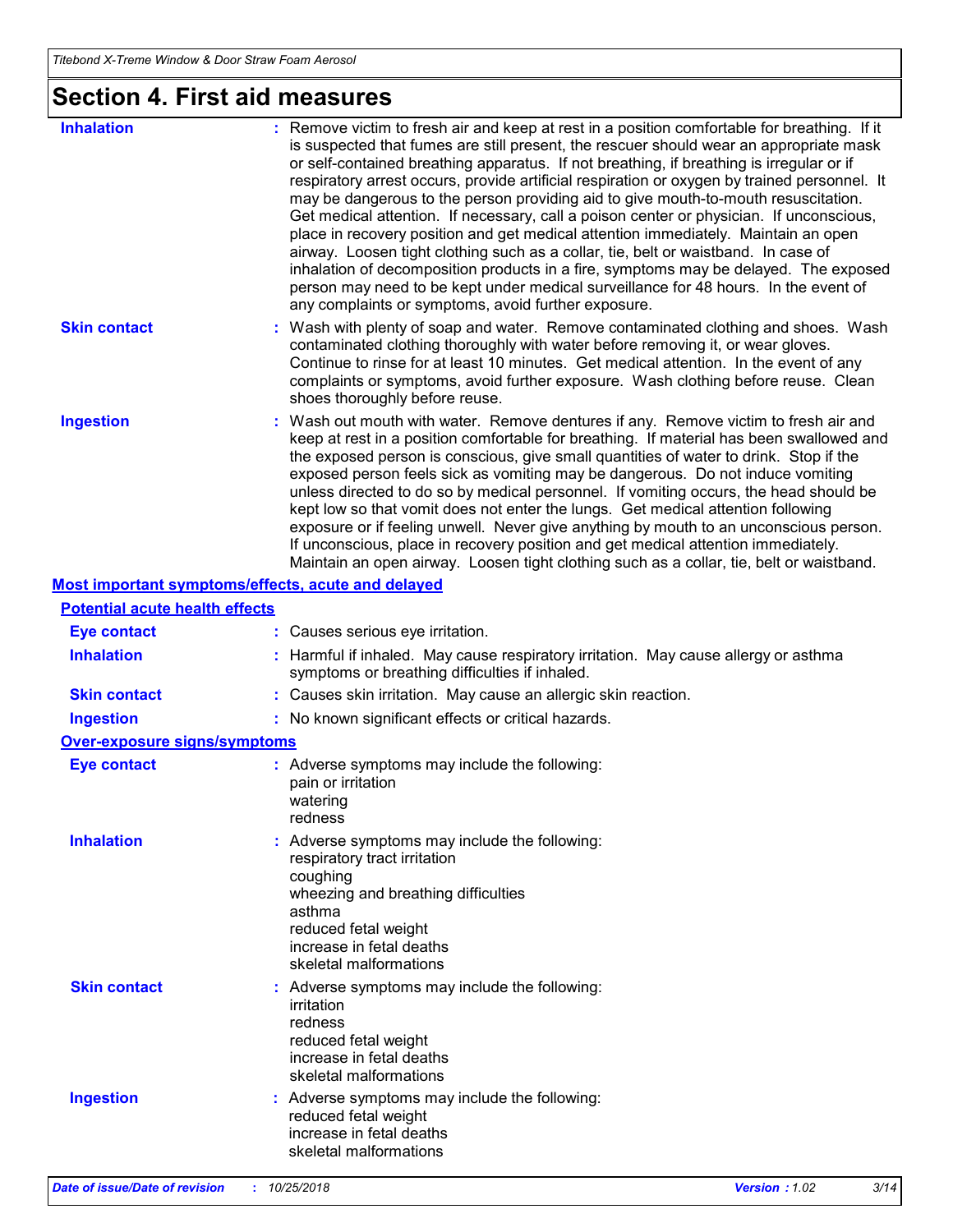### **Section 4. First aid measures**

|                                   | <b>Indication of immediate medical attention and special treatment needed, if necessary</b>                                                                                                                                                                                                                                                                                                                     |
|-----------------------------------|-----------------------------------------------------------------------------------------------------------------------------------------------------------------------------------------------------------------------------------------------------------------------------------------------------------------------------------------------------------------------------------------------------------------|
| <b>Notes to physician</b>         | : In case of inhalation of decomposition products in a fire, symptoms may be delayed.<br>The exposed person may need to be kept under medical surveillance for 48 hours.                                                                                                                                                                                                                                        |
| <b>Specific treatments</b>        | : No specific treatment.                                                                                                                                                                                                                                                                                                                                                                                        |
| <b>Protection of first-aiders</b> | : No action shall be taken involving any personal risk or without suitable training. If it is<br>suspected that fumes are still present, the rescuer should wear an appropriate mask or<br>self-contained breathing apparatus. It may be dangerous to the person providing aid to<br>give mouth-to-mouth resuscitation. Wash contaminated clothing thoroughly with water<br>before removing it, or wear gloves. |

**See toxicological information (Section 11)**

#### **Section 5. Fire-fighting measures :** Promptly isolate the scene by removing all persons from the vicinity of the incident if there is a fire. No action shall be taken involving any personal risk or without suitable **Hazardous thermal decomposition products Specific hazards arising from the chemical** Decomposition products may include the following materials: **:** carbon dioxide carbon monoxide nitrogen oxides Extremely flammable aerosol. Runoff to sewer may create fire or explosion hazard. In **:** a fire or if heated, a pressure increase will occur and the container may burst, with the risk of a subsequent explosion. Gas may accumulate in low or confined areas or travel a considerable distance to a source of ignition and flash back, causing fire or explosion. Bursting aerosol containers may be propelled from a fire at high speed. Use an extinguishing agent suitable for the surrounding fire. **: Extinguishing media :** None known. **Suitable extinguishing media Unsuitable extinguishing media Special protective actions for fire-fighters**

|                                                          | training. Move containers from fire area if this can be done without risk. Use water<br>spray to keep fire-exposed containers cool.                                    |
|----------------------------------------------------------|------------------------------------------------------------------------------------------------------------------------------------------------------------------------|
| <b>Special protective</b><br>equipment for fire-fighters | Fire-fighters should wear appropriate protective equipment and self-contained breathing<br>apparatus (SCBA) with a full face-piece operated in positive pressure mode. |
| <b>Remark</b>                                            | : CONTENTS UNDER PRESSURE. May explode when heated.                                                                                                                    |

### **Section 6. Accidental release measures**

#### **Personal precautions, protective equipment and emergency procedures**

| <b>For non-emergency</b><br>personnel                        | : No action shall be taken involving any personal risk or without suitable training.<br>Evacuate surrounding areas. Keep unnecessary and unprotected personnel from<br>entering. In the case of aerosols being ruptured, care should be taken due to the rapid<br>escape of the pressurized contents and propellant. If a large number of containers are<br>ruptured, treat as a bulk material spillage according to the instructions in the clean-up<br>section. Do not touch or walk through spilled material. Shut off all ignition sources. No<br>flares, smoking or flames in hazard area. Avoid breathing vapor or mist. Provide<br>adequate ventilation. Wear appropriate respirator when ventilation is inadequate. Put<br>on appropriate personal protective equipment. |
|--------------------------------------------------------------|----------------------------------------------------------------------------------------------------------------------------------------------------------------------------------------------------------------------------------------------------------------------------------------------------------------------------------------------------------------------------------------------------------------------------------------------------------------------------------------------------------------------------------------------------------------------------------------------------------------------------------------------------------------------------------------------------------------------------------------------------------------------------------|
| For emergency responders                                     | : If specialized clothing is required to deal with the spillage, take note of any information in<br>Section 8 on suitable and unsuitable materials. See also the information in "For non-<br>emergency personnel".                                                                                                                                                                                                                                                                                                                                                                                                                                                                                                                                                               |
| <b>Environmental precautions</b>                             | : Avoid dispersal of spilled material and runoff and contact with soil, waterways, drains<br>and sewers. Inform the relevant authorities if the product has caused environmental<br>pollution (sewers, waterways, soil or air).                                                                                                                                                                                                                                                                                                                                                                                                                                                                                                                                                  |
| <b>Methods and materials for containment and cleaning up</b> |                                                                                                                                                                                                                                                                                                                                                                                                                                                                                                                                                                                                                                                                                                                                                                                  |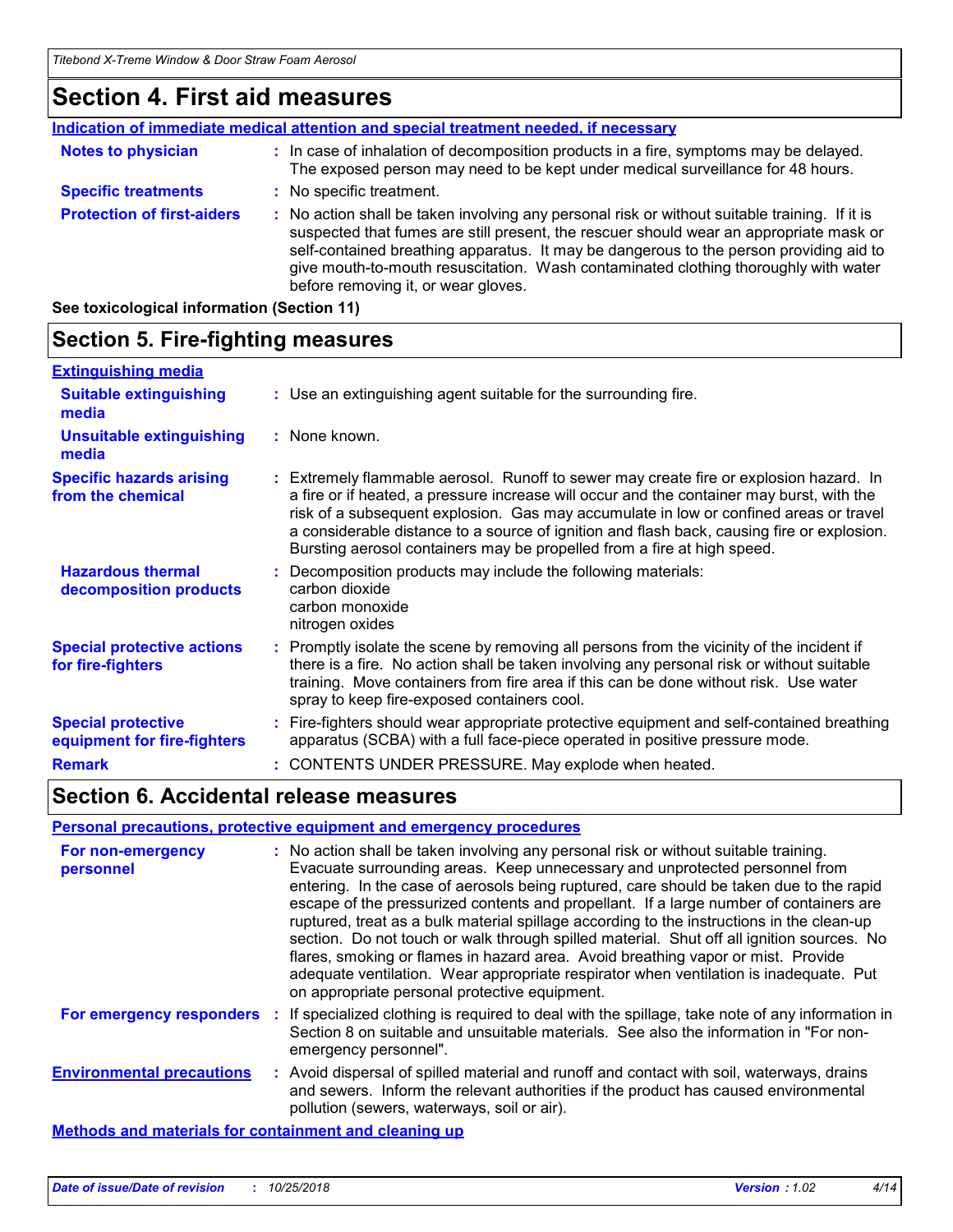### **Section 6. Accidental release measures**

| <b>Small spill</b> | : Stop leak if without risk. Move containers from spill area. Use spark-proof tools and<br>explosion-proof equipment. Dilute with water and mop up if water-soluble. Alternatively,<br>or if water-insoluble, absorb with an inert dry material and place in an appropriate waste<br>disposal container. Dispose of via a licensed waste disposal contractor.                                                                                                                                                                                                                                                                                                                                                                                                        |
|--------------------|----------------------------------------------------------------------------------------------------------------------------------------------------------------------------------------------------------------------------------------------------------------------------------------------------------------------------------------------------------------------------------------------------------------------------------------------------------------------------------------------------------------------------------------------------------------------------------------------------------------------------------------------------------------------------------------------------------------------------------------------------------------------|
| <b>Large spill</b> | : Stop leak if without risk. Move containers from spill area. Use spark-proof tools and<br>explosion-proof equipment. Approach release from upwind. Prevent entry into sewers,<br>water courses, basements or confined areas. Wash spillages into an effluent treatment<br>plant or proceed as follows. Contain and collect spillage with non-combustible,<br>absorbent material e.g. sand, earth, vermiculite or diatomaceous earth and place in<br>container for disposal according to local regulations (see Section 13). Dispose of via a<br>licensed waste disposal contractor. Contaminated absorbent material may pose the<br>same hazard as the spilled product. Note: see Section 1 for emergency contact<br>information and Section 13 for waste disposal. |

### **Section 7. Handling and storage**

### **Precautions for safe handling**

| <b>Protective measures</b>                                                       | : Put on appropriate personal protective equipment (see Section 8). Persons with a<br>history of skin sensitization problems or asthma, allergies or chronic or recurrent<br>respiratory disease should not be employed in any process in which this product is used.<br>Pressurized container: protect from sunlight and do not expose to temperatures<br>exceeding 50°C. Do not pierce or burn, even after use. Avoid exposure - obtain special<br>instructions before use. Avoid contact during pregnancy or while nursing. Do not get in<br>eyes or on skin or clothing. Do not breathe vapor or mist. Do not ingest. Avoid<br>breathing gas. Use only with adequate ventilation. Wear appropriate respirator when<br>ventilation is inadequate. Store and use away from heat, sparks, open flame or any<br>other ignition source. Use explosion-proof electrical (ventilating, lighting and material<br>handling) equipment. Use only non-sparking tools. Empty containers retain product<br>residue and can be hazardous. |
|----------------------------------------------------------------------------------|---------------------------------------------------------------------------------------------------------------------------------------------------------------------------------------------------------------------------------------------------------------------------------------------------------------------------------------------------------------------------------------------------------------------------------------------------------------------------------------------------------------------------------------------------------------------------------------------------------------------------------------------------------------------------------------------------------------------------------------------------------------------------------------------------------------------------------------------------------------------------------------------------------------------------------------------------------------------------------------------------------------------------------|
| <b>Advice on general</b><br>occupational hygiene                                 | : Eating, drinking and smoking should be prohibited in areas where this material is<br>handled, stored and processed. Workers should wash hands and face before eating,<br>drinking and smoking. Remove contaminated clothing and protective equipment before<br>entering eating areas. See also Section 8 for additional information on hygiene<br>measures.                                                                                                                                                                                                                                                                                                                                                                                                                                                                                                                                                                                                                                                                   |
| <b>Conditions for safe storage,</b><br>including any<br><b>incompatibilities</b> | : Store between the following temperatures: 18 to 27°C (64.4 to 80.6°F). Store in<br>accordance with local regulations. Store away from direct sunlight in a dry, cool and<br>well-ventilated area, away from incompatible materials (see Section 10) and food and<br>drink. Protect from sunlight. Store locked up. Eliminate all ignition sources. Use<br>appropriate containment to avoid environmental contamination. See Section 10 for<br>incompatible materials before handling or use.                                                                                                                                                                                                                                                                                                                                                                                                                                                                                                                                  |

# **Section 8. Exposure controls/personal protection**

### **Control parameters**

### **Occupational exposure limits**

| <b>Ingredient name</b>              | <b>Exposure limits</b>                                                                                                                                                                                                                                                                                                                          |
|-------------------------------------|-------------------------------------------------------------------------------------------------------------------------------------------------------------------------------------------------------------------------------------------------------------------------------------------------------------------------------------------------|
| 4,4'-methylenediphenyl diisocyanate | ACGIH TLV (United States, 3/2020).<br>TWA: 0.005 ppm 8 hours.<br>OSHA PEL 1989 (United States, 3/1989).<br>CEIL: 0.02 ppm<br>CEIL: $0.2$ mg/m <sup>3</sup><br>NIOSH REL (United States, 10/2016).<br>TWA: 0.05 mg/m <sup>3</sup> 10 hours.<br>TWA: 0.005 ppm 10 hours.<br>CEIL: 0.2 mg/m <sup>3</sup> 10 minutes.<br>CEIL: 0.02 ppm 10 minutes. |
|                                     | OSHA PEL (United States, 5/2018).                                                                                                                                                                                                                                                                                                               |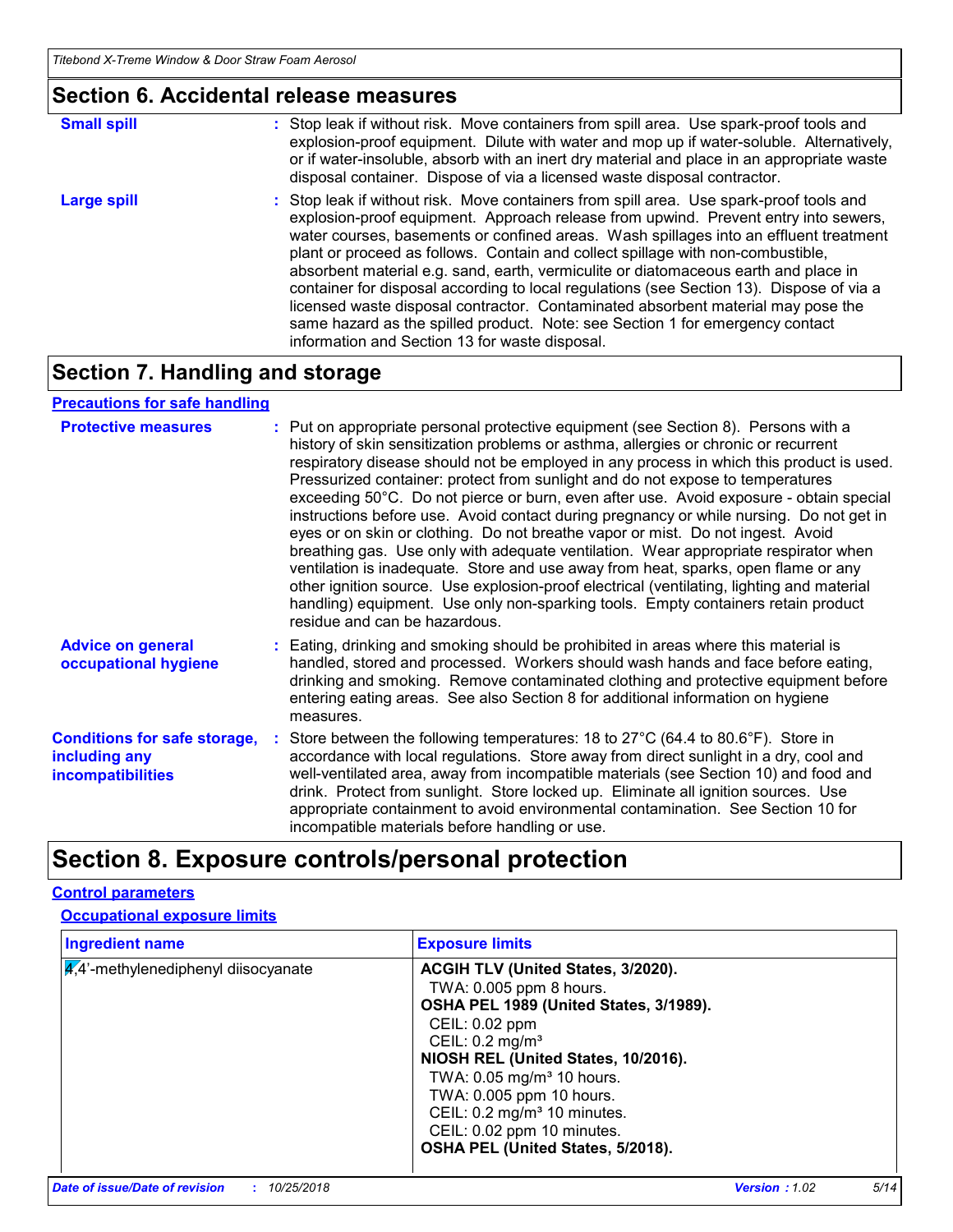### **Section 8. Exposure controls/personal protection**

|                                                   | CEIL: 0.02 ppm<br>CEIL: 0.2 mg/m <sup>3</sup>                                                                                                                                                                                                                                                                                                                                                                                                                                                                                                                                                                                                                   |
|---------------------------------------------------|-----------------------------------------------------------------------------------------------------------------------------------------------------------------------------------------------------------------------------------------------------------------------------------------------------------------------------------------------------------------------------------------------------------------------------------------------------------------------------------------------------------------------------------------------------------------------------------------------------------------------------------------------------------------|
| Isocyanic acid, polymethylenepolyphenylene ester  | None.                                                                                                                                                                                                                                                                                                                                                                                                                                                                                                                                                                                                                                                           |
| <b>Appropriate engineering</b><br><b>controls</b> | : Use only with adequate ventilation. Use process enclosures, local exhaust ventilation or<br>other engineering controls to keep worker exposure to airborne contaminants below any<br>recommended or statutory limits. The engineering controls also need to keep gas,<br>vapor or dust concentrations below any lower explosive limits. Use explosion-proof<br>ventilation equipment.                                                                                                                                                                                                                                                                         |
| <b>Environmental exposure</b><br>controls         | Emissions from ventilation or work process equipment should be checked to ensure<br>÷.<br>they comply with the requirements of environmental protection legislation. In some<br>cases, fume scrubbers, filters or engineering modifications to the process equipment<br>will be necessary to reduce emissions to acceptable levels.                                                                                                                                                                                                                                                                                                                             |
| <b>Individual protection measures</b>             |                                                                                                                                                                                                                                                                                                                                                                                                                                                                                                                                                                                                                                                                 |
| <b>Hygiene measures</b>                           | Wash hands, forearms and face thoroughly after handling chemical products, before<br>eating, smoking and using the lavatory and at the end of the working period.<br>Appropriate techniques should be used to remove potentially contaminated clothing.<br>Contaminated work clothing should not be allowed out of the workplace. Wash<br>contaminated clothing before reusing. Ensure that eyewash stations and safety<br>showers are close to the workstation location.                                                                                                                                                                                       |
| <b>Eye/face protection</b>                        | Safety eyewear complying with an approved standard should be used when a risk<br>assessment indicates this is necessary to avoid exposure to liquid splashes, mists,<br>gases or dusts. If contact is possible, the following protection should be worn, unless<br>the assessment indicates a higher degree of protection: chemical splash goggles.                                                                                                                                                                                                                                                                                                             |
| <b>Skin protection</b>                            |                                                                                                                                                                                                                                                                                                                                                                                                                                                                                                                                                                                                                                                                 |
| <b>Hand protection</b>                            | Chemical-resistant, impervious gloves complying with an approved standard should be<br>worn at all times when handling chemical products if a risk assessment indicates this is<br>necessary. Considering the parameters specified by the glove manufacturer, check<br>during use that the gloves are still retaining their protective properties. It should be<br>noted that the time to breakthrough for any glove material may be different for different<br>glove manufacturers. In the case of mixtures, consisting of several substances, the<br>protection time of the gloves cannot be accurately estimated. Wear protective gloves:<br>Nitrile gloves. |
| <b>Body protection</b>                            | Personal protective equipment for the body should be selected based on the task being<br>performed and the risks involved and should be approved by a specialist before<br>handling this product. When there is a risk of ignition from static electricity, wear anti-<br>static protective clothing. For the greatest protection from static discharges, clothing<br>should include anti-static overalls, boots and gloves.                                                                                                                                                                                                                                    |
| <b>Other skin protection</b>                      | : Appropriate footwear and any additional skin protection measures should be selected<br>based on the task being performed and the risks involved and should be approved by a<br>specialist before handling this product.                                                                                                                                                                                                                                                                                                                                                                                                                                       |
| <b>Respiratory protection</b>                     | Based on the hazard and potential for exposure, select a respirator that meets the<br>appropriate standard or certification. Respirators must be used according to a<br>respiratory protection program to ensure proper fitting, training, and other important<br>aspects of use.                                                                                                                                                                                                                                                                                                                                                                               |

### **Section 9. Physical and chemical properties**

| <b>Appearance</b>     |                         |
|-----------------------|-------------------------|
| <b>Physical state</b> | : Liquid. [Aerosol.]    |
| <b>Color</b>          | : Light blue-green.     |
| <b>Odor</b>           | : Hydrocarbon. [Slight] |
| <b>Odor threshold</b> | : Not available.        |
| pH                    | $:$ Not available.      |
| <b>Melting point</b>  | Not available.          |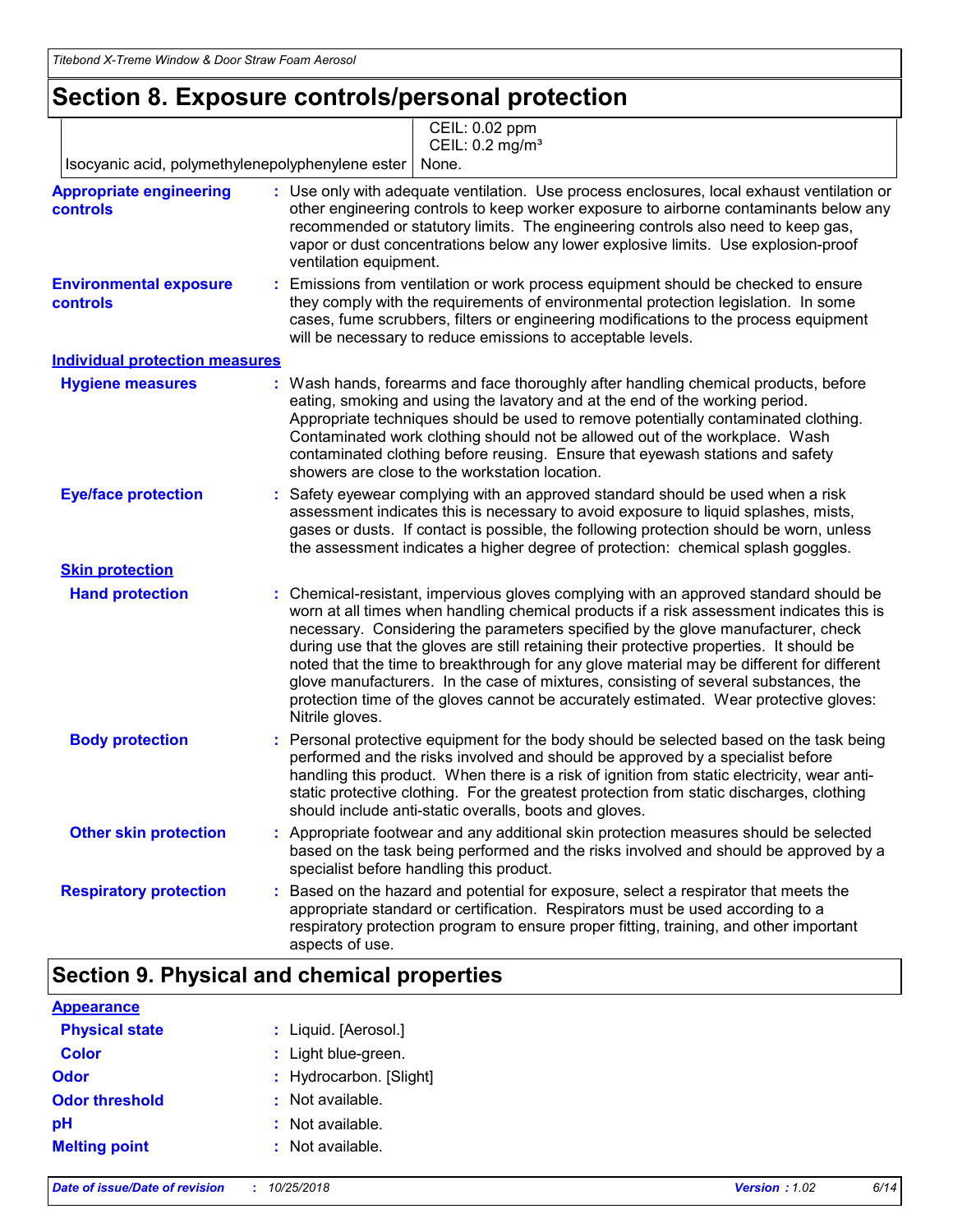# **Section 9. Physical and chemical properties**

| <b>Boiling point</b>                              | : Not available.                                                                                                                                                                      |
|---------------------------------------------------|---------------------------------------------------------------------------------------------------------------------------------------------------------------------------------------|
| <b>Flash point</b>                                | : Closed cup: $-68.9^{\circ}$ C ( $-92^{\circ}$ F) [Tagliabue.Closed cup ]                                                                                                            |
| <b>Evaporation rate</b>                           | : Not available.                                                                                                                                                                      |
| <b>Flammability (solid, gas)</b>                  | Highly flammable in the presence of the following materials or conditions: open flames,<br>sparks and static discharge and heat.<br>CONTENTS UNDER PRESSURE. May explode when heated. |
| Lower and upper explosive<br>(flammable) limits   | : Not available.                                                                                                                                                                      |
| <b>VOC (less water, less)</b><br>exempt solvents) | $: 165$ g/l                                                                                                                                                                           |
|                                                   | Not available.                                                                                                                                                                        |
| <b>Vapor pressure</b>                             | $: 344.9$ kPa (2587 mm Hg) [room temperature]                                                                                                                                         |
| <b>Vapor density</b>                              | : Not available.                                                                                                                                                                      |
| <b>Relative density</b>                           | : 1.1                                                                                                                                                                                 |
| <b>Solubility</b>                                 | Insoluble in the following materials: cold water and hot water.                                                                                                                       |
| <b>Solubility in water</b>                        | : Not available.                                                                                                                                                                      |
| <b>Partition coefficient: n-</b><br>octanol/water | : Not available.                                                                                                                                                                      |
| <b>Auto-ignition temperature</b>                  | : Not available.                                                                                                                                                                      |
| <b>Decomposition temperature</b>                  | : Not available.                                                                                                                                                                      |
| <b>Viscosity</b>                                  | : Not available.                                                                                                                                                                      |
| <b>Aerosol product</b>                            |                                                                                                                                                                                       |
| <b>Type of aerosol</b>                            | $:$ Foam                                                                                                                                                                              |
| <b>Heat of combustion</b>                         | : $7.475$ kJ/g                                                                                                                                                                        |
|                                                   |                                                                                                                                                                                       |

## **Section 10. Stability and reactivity**

| <b>Reactivity</b>                                   | : No specific test data related to reactivity available for this product or its ingredients.              |
|-----------------------------------------------------|-----------------------------------------------------------------------------------------------------------|
| <b>Chemical stability</b>                           | : The product is stable.                                                                                  |
| <b>Possibility of hazardous</b><br><b>reactions</b> | : Under normal conditions of storage and use, hazardous reactions will not occur.                         |
| <b>Conditions to avoid</b>                          | : Avoid all possible sources of ignition (spark or flame).                                                |
| <b>Incompatible materials</b>                       | : Reactive or incompatible with the following materials:<br>water<br>amines                               |
| <b>Hazardous decomposition</b><br>products          | : Under normal conditions of storage and use, hazardous decomposition products should<br>not be produced. |

# **Section 11. Toxicological information**

### **Information on toxicological effects**

| <b>Product/ingredient name</b>                         | <b>Result</b>                | <b>Species</b> | <b>Dose</b>           | <b>Exposure</b> |
|--------------------------------------------------------|------------------------------|----------------|-----------------------|-----------------|
| $\frac{1}{4}$ ,4'-methylenediphenyl<br>diisocyanate    | LD50 Oral                    | Rat            | 9200 mg/kg            |                 |
| Isocyanic acid,<br>polymethylenepolyphenylene<br>ester | <b>LC50 Inhalation Vapor</b> | Rat            | 490 mg/m <sup>3</sup> | 4 hours         |
|                                                        | LD50 Dermal                  | Rabbit         | >9400 mg/kg           |                 |
|                                                        | LD50 Oral                    | Rat            | 49 g/kg               |                 |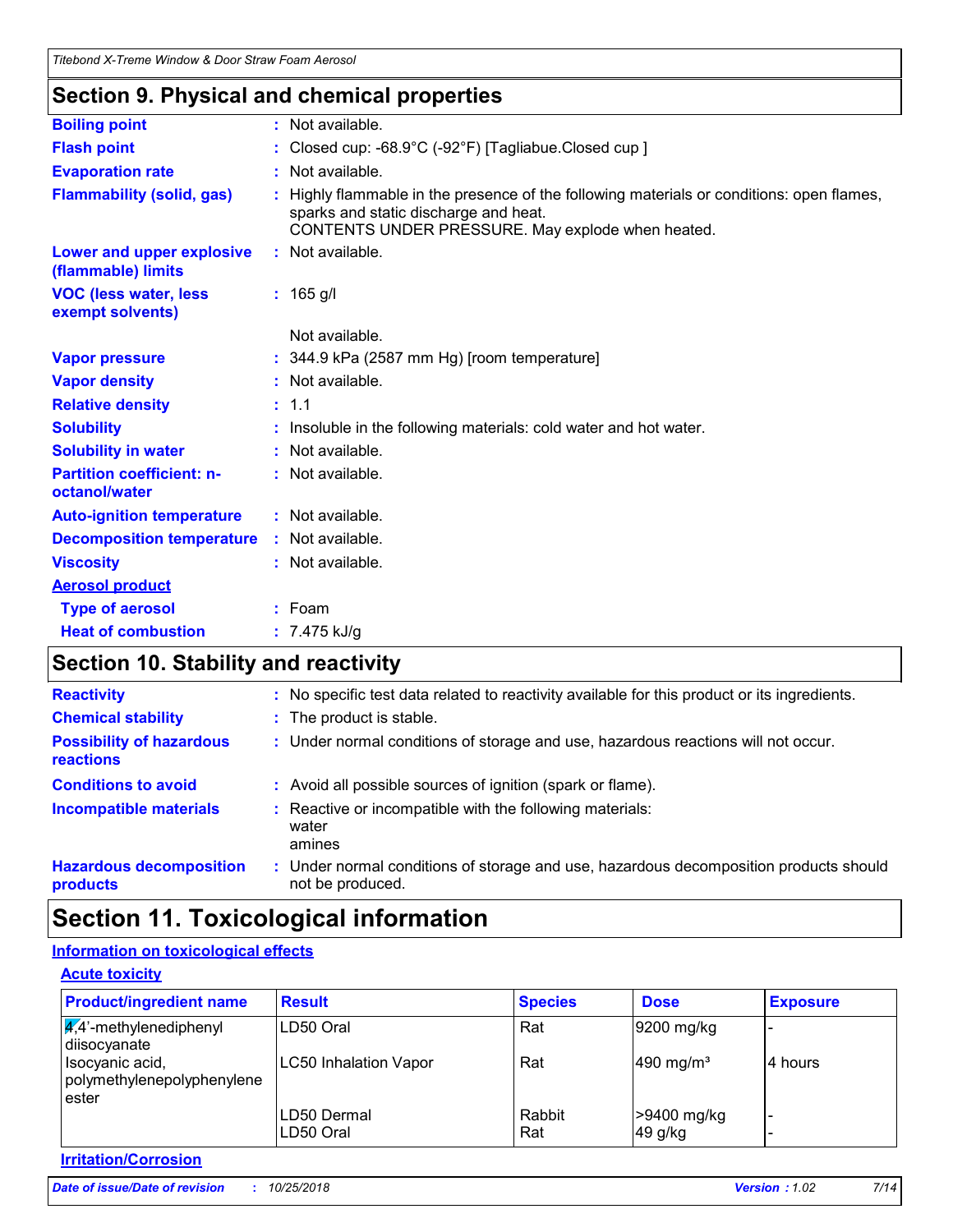# **Section 11. Toxicological information**

**Eyes :** Severely irritating to eyes.

| <b>Product/ingredient name</b>                             | <b>Result</b>            | <b>Species</b> | <b>Score</b> | <b>Exposure</b> | <b>Observation</b> |
|------------------------------------------------------------|--------------------------|----------------|--------------|-----------------|--------------------|
| $\sqrt{4}$ <sup>2</sup> -methylenediphenyl<br>diisocyanate | Eyes - Moderate irritant | Rabbit         |              | $100$ mg        | -                  |
| Isocyanic acid,<br>polymethylenepolyphenylene<br>ester     | Eyes - Mild irritant     | Rabbit         |              | $100$ mg        |                    |

### **Conclusion/Summary**

**Skin :** Causes skin irritation.

### **Sensitization**

Not available.

### **Mutagenicity**

Not available.

### **Carcinogenicity**

Not available.

#### **Classification**

| <b>Product/ingredient name</b>                                                                                       | <b>OSHA</b> | <b>IARC</b> | <b>NTP</b> |
|----------------------------------------------------------------------------------------------------------------------|-------------|-------------|------------|
| $\sqrt{4}$ <sup>2</sup> -methylenediphenyl<br>diisocyanate<br>Isocyanic acid,<br>polymethylenepolyphenylene<br>ester |             | J<br>J      |            |

### **Reproductive toxicity**

Not available.

#### **Teratogenicity**

Not available.

#### **Specific target organ toxicity (single exposure)**

| <b>Name</b>                                                  | <b>Category</b> | <b>Route of</b><br>exposure | <b>Target organs</b>                    |
|--------------------------------------------------------------|-----------------|-----------------------------|-----------------------------------------|
| <b>Mitebond X-Treme Window &amp; Door Straw Foam Aerosol</b> | Category 3      |                             | Respiratory tract<br>l irritation       |
| 4,4'-methylenediphenyl diisocyanate                          | Category 3      |                             | Respiratory tract<br>l irritation       |
| Isocyanic acid, polymethylenepolyphenylene ester             | Category 3      |                             | Respiratory tract<br><b>lirritation</b> |

### **Specific target organ toxicity (repeated exposure)**

| <b>Name</b>                                       | <b>Category</b> | <b>Route of</b><br>exposure        | <b>Target organs</b>         |
|---------------------------------------------------|-----------------|------------------------------------|------------------------------|
| Vitebond X-Treme Window & Door Straw Foam Aerosol | Category 2      | dermal, inhalation central nervous | system (CNS),<br>lungs, skin |
| 4,4'-methylenediphenyl diisocyanate               | Category 2      |                                    |                              |
| Isocyanic acid, polymethylenepolyphenylene ester  | Category 2      | inhalation                         | respiratory system           |

#### **Aspiration hazard**

Not available.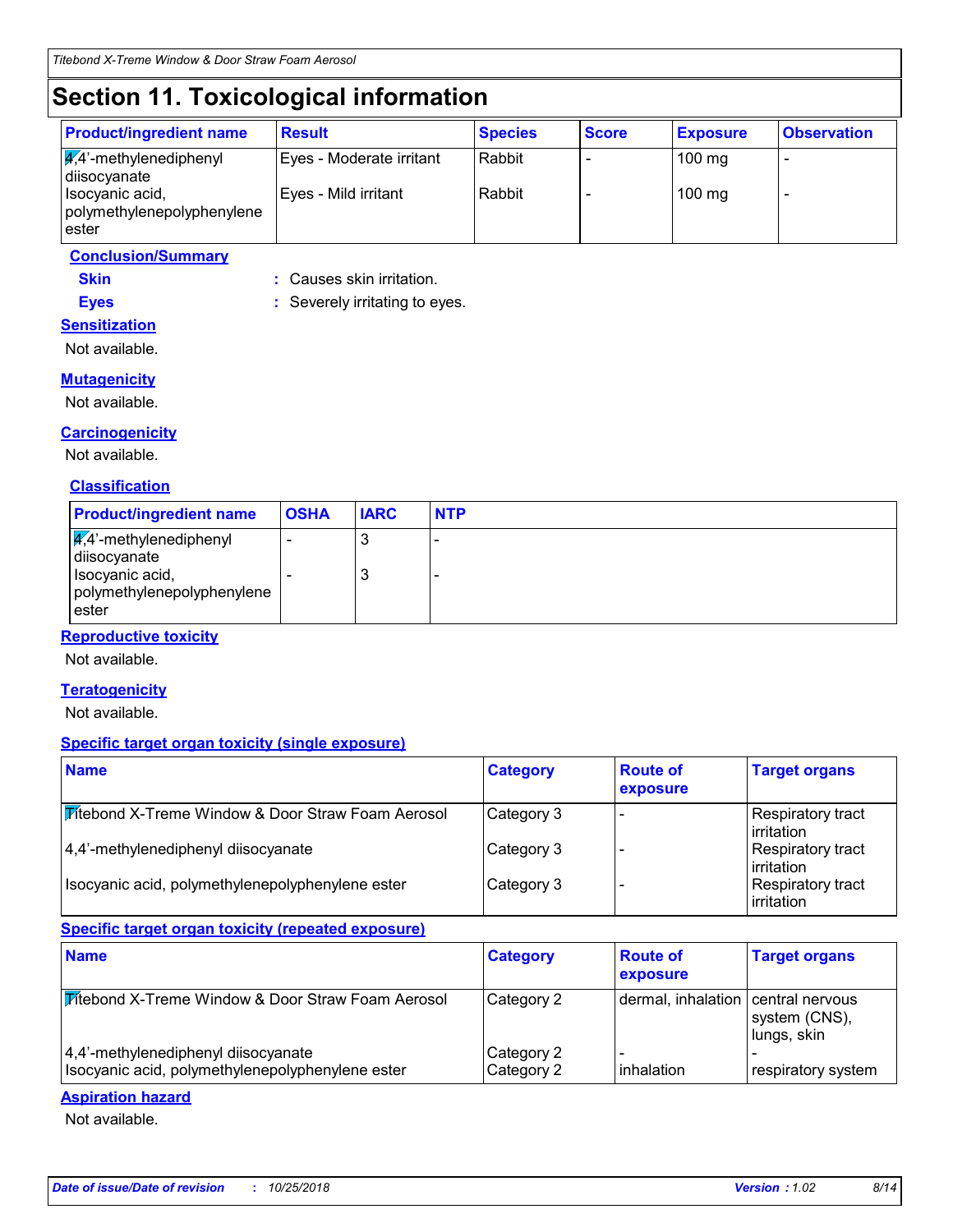# **Section 11. Toxicological information**

| Information on the likely |
|---------------------------|
| routes of exposure        |

**:** Not available.

| <b>Eye contact</b>                           |    | : Causes serious eye irritation.                                                                                                                                                                                         |
|----------------------------------------------|----|--------------------------------------------------------------------------------------------------------------------------------------------------------------------------------------------------------------------------|
| <b>Inhalation</b>                            |    | Harmful if inhaled. May cause respiratory irritation. May cause allergy or asthma<br>symptoms or breathing difficulties if inhaled.                                                                                      |
| <b>Skin contact</b>                          |    | : Causes skin irritation. May cause an allergic skin reaction.                                                                                                                                                           |
| <b>Ingestion</b>                             |    | : No known significant effects or critical hazards.                                                                                                                                                                      |
|                                              |    | Symptoms related to the physical, chemical and toxicological characteristics                                                                                                                                             |
| <b>Eye contact</b>                           |    | : Adverse symptoms may include the following:<br>pain or irritation<br>watering<br>redness                                                                                                                               |
| <b>Inhalation</b>                            |    | : Adverse symptoms may include the following:<br>respiratory tract irritation<br>coughing<br>wheezing and breathing difficulties<br>asthma<br>reduced fetal weight<br>increase in fetal deaths<br>skeletal malformations |
| <b>Skin contact</b>                          |    | : Adverse symptoms may include the following:<br>irritation<br>redness<br>reduced fetal weight<br>increase in fetal deaths<br>skeletal malformations                                                                     |
| <b>Ingestion</b>                             |    | : Adverse symptoms may include the following:<br>reduced fetal weight<br>increase in fetal deaths<br>skeletal malformations                                                                                              |
|                                              |    | Delayed and immediate effects and also chronic effects from short and long term exposure                                                                                                                                 |
| <b>Short term exposure</b>                   |    |                                                                                                                                                                                                                          |
| <b>Potential immediate</b><br>effects        |    | : Not available.                                                                                                                                                                                                         |
| <b>Potential delayed effects</b>             |    | : Not available.                                                                                                                                                                                                         |
| Long term exposure                           |    |                                                                                                                                                                                                                          |
| <b>Potential immediate</b><br><b>effects</b> |    | : Not available.                                                                                                                                                                                                         |
| <b>Potential delayed effects</b>             |    | : Not available.                                                                                                                                                                                                         |
| <b>Potential chronic health effects</b>      |    |                                                                                                                                                                                                                          |
| Not available.                               |    |                                                                                                                                                                                                                          |
| <b>General</b>                               |    | : May cause damage to organs through prolonged or repeated exposure if inhaled or in<br>contact with skin. Once sensitized, a severe allergic reaction may occur when<br>subsequently exposed to very low levels.        |
| <b>Carcinogenicity</b>                       | ÷. | No known significant effects or critical hazards.                                                                                                                                                                        |
| <b>Mutagenicity</b>                          |    | No known significant effects or critical hazards.                                                                                                                                                                        |
| <b>Teratogenicity</b>                        |    | No known significant effects or critical hazards.                                                                                                                                                                        |
| <b>Developmental effects</b>                 |    | May cause harm to breast-fed children.                                                                                                                                                                                   |
| <b>Fertility effects</b>                     |    | No known significant effects or critical hazards.                                                                                                                                                                        |
| <b>Numerical measures of toxicity</b>        |    |                                                                                                                                                                                                                          |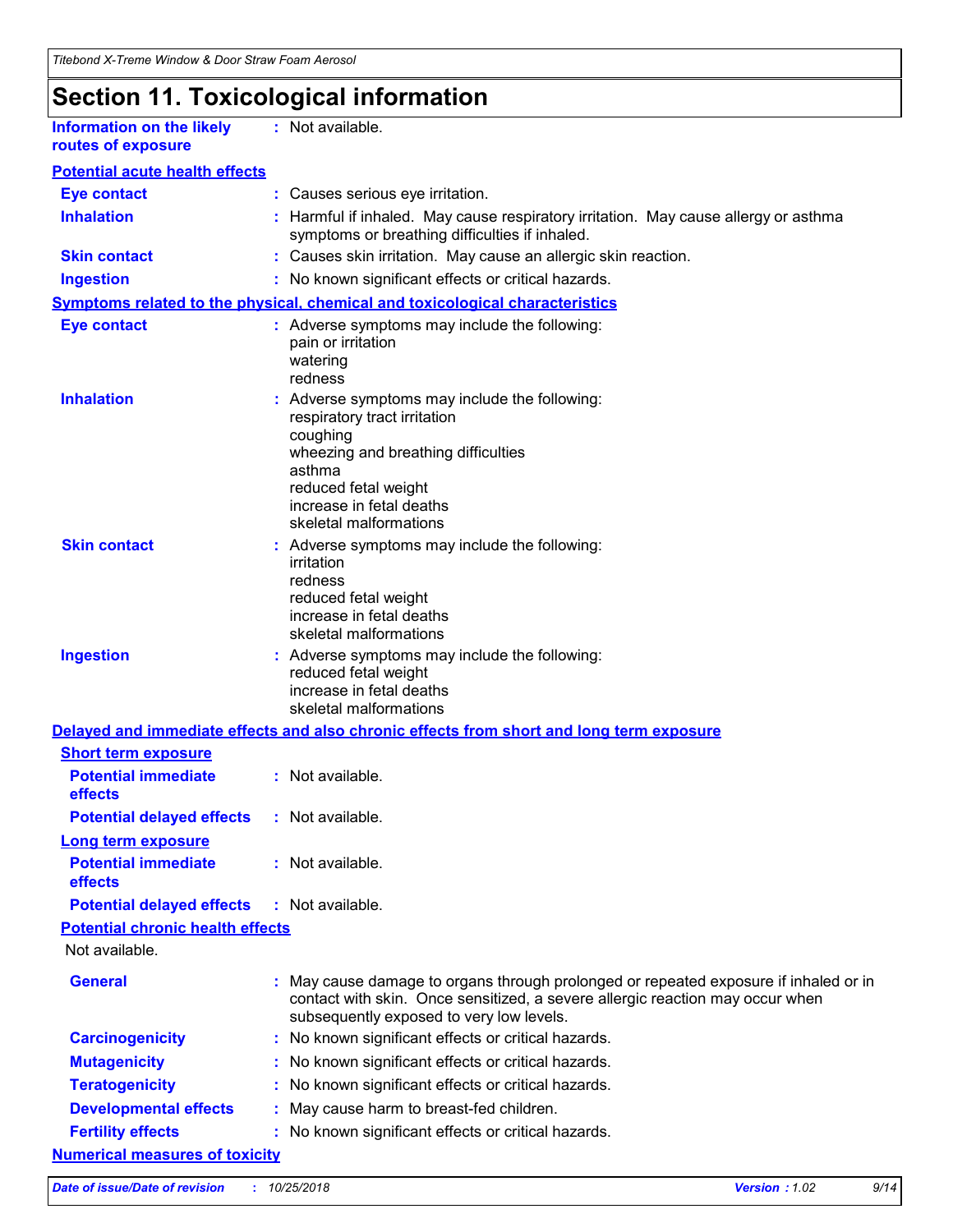### **Section 11. Toxicological information**

#### **Acute toxicity estimates**

| $\sim$ | - - - |  |
|--------|-------|--|
|        |       |  |

**Inhalation (vapors)** 11 mg/l

**ATE value** 

## **Section 12. Ecological information**

#### **Toxicity**

Not available.

#### **Persistence and degradability**

#### Not available.

### **Bioaccumulative potential**

| <b>Product/ingredient name</b>                                     | $LogP_{ow}$      | <b>BCF</b> | <b>Potential</b> |
|--------------------------------------------------------------------|------------------|------------|------------------|
| $\sqrt{4}$ <sup>2</sup> -methylenediphenyl<br>4.51<br>diisocyanate |                  | 200        | low              |
| <b>Mobility in soil</b>                                            |                  |            |                  |
| <b>Soil/water partition</b><br><b>coefficient (Koc)</b>            | : Not available. |            |                  |

**Other adverse effects** : No known significant effects or critical hazards.

### **Section 13. Disposal considerations**

**Disposal methods :**

The generation of waste should be avoided or minimized wherever possible. Disposal of this product, solutions and any by-products should at all times comply with the requirements of environmental protection and waste disposal legislation and any regional local authority requirements. Dispose of surplus and non-recyclable products via a licensed waste disposal contractor. Waste should not be disposed of untreated to the sewer unless fully compliant with the requirements of all authorities with jurisdiction. Waste packaging should be recycled. Incineration or landfill should only be considered when recycling is not feasible. This material and its container must be disposed of in a safe way. Empty containers or liners may retain some product residues. Do not puncture or incinerate container.

### **Section 14. Transport information**

| <b>DOT</b><br><b>Classification</b> | <b>TDG</b><br><b>Classification</b> | <b>Mexico</b><br><b>Classification</b> | <b>ADR/RID</b>         | <b>IMDG</b>            | <b>IATA</b>            |
|-------------------------------------|-------------------------------------|----------------------------------------|------------------------|------------------------|------------------------|
| <b>UN1950</b>                       | <b>UN1950</b>                       | <b>UN1950</b>                          | <b>UN1950</b>          | <b>UN1950</b>          | <b>UN1950</b>          |
| AEROSOLS,<br>flammable              | AEROSOLS,<br>flammable              | AEROSOLS,<br>flammable                 | AEROSOLS,<br>flammable | AEROSOLS,<br>flammable | AEROSOLS,<br>flammable |
| 2.1                                 | 2.1                                 | 2.1                                    | 2                      | 2.1                    | 2.1                    |
|                                     |                                     |                                        |                        | -                      |                        |
| No.                                 | No.                                 | No.                                    | No.                    | No.                    | No.                    |
|                                     |                                     |                                        |                        |                        |                        |

**DOT Classification :**

**Remarks** Limited quantity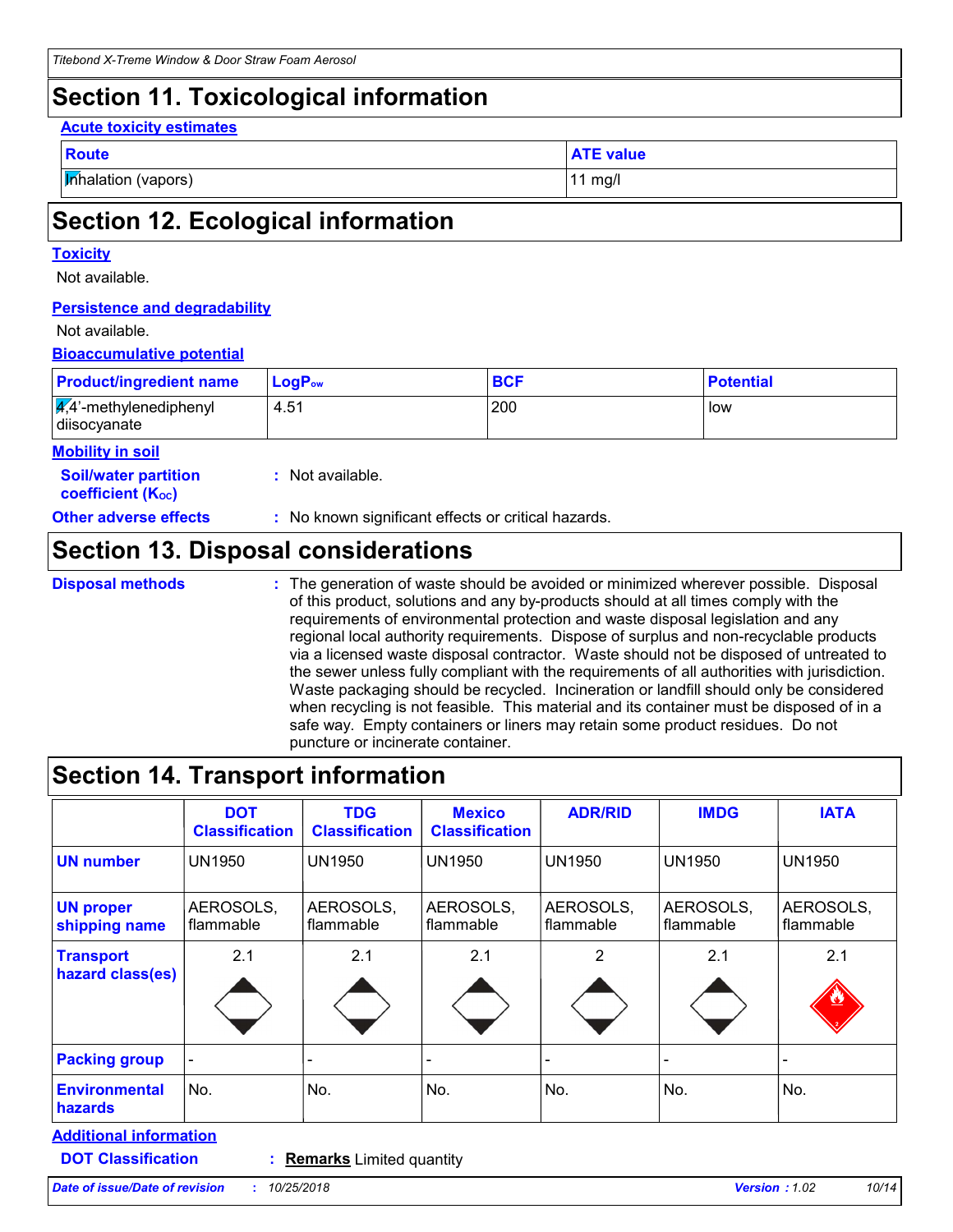### **Section 14. Transport information**

| <b>TDG Classification</b>    | Product classified as per the following sections of the Transportation of Dangerous<br>Goods Regulations: 2.13-2.17 (Class 2).<br><b>Remarks</b> Limited quantity |
|------------------------------|-------------------------------------------------------------------------------------------------------------------------------------------------------------------|
| <b>Mexico Classification</b> | <b>Remarks</b> Limited quantity                                                                                                                                   |
| <b>ADR/RID</b>               | <b>Tunnel code</b> (D)<br><b>Remarks</b> Limited quantity                                                                                                         |
| <b>IMDG</b>                  | <b>Remarks</b> Limited quantity                                                                                                                                   |

### **Section 15. Regulatory information**

### **U.S. Federal regulations**

#### **SARA 302/304**

#### **Composition/information on ingredients**

No products were found.

| <b>SARA 304 RQ</b> |  |  |
|--------------------|--|--|
| ---- <i>----</i>   |  |  |

**:** Not applicable.

### **SARA 311/312**

**Classification :** FLAMMABLE AEROSOLS - Category 1 GASES UNDER PRESSURE - Compressed gas ACUTE TOXICITY (inhalation) - Category 4 SKIN IRRITATION - Category 2 EYE IRRITATION - Category 2A RESPIRATORY SENSITIZATION - Category 1 SKIN SENSITIZATION - Category 1 TOXIC TO REPRODUCTION - Effects on or via lactation SPECIFIC TARGET ORGAN TOXICITY (SINGLE EXPOSURE) (Respiratory tract irritation) - Category 3 SPECIFIC TARGET ORGAN TOXICITY (REPEATED EXPOSURE) - Category 2

#### **Composition/information on ingredients**

| <b>Name</b>                                            | $\frac{9}{6}$ | <b>Classification</b>                                                                                                                                                                                                                                                                                                                                                        |
|--------------------------------------------------------|---------------|------------------------------------------------------------------------------------------------------------------------------------------------------------------------------------------------------------------------------------------------------------------------------------------------------------------------------------------------------------------------------|
| $\frac{4}{4}$ -methylenediphenyl<br>diisocyanate       | ≤10           | <b>ACUTE TOXICITY (inhalation) - Category 4</b><br>SKIN IRRITATION - Category 2<br><b>EYE IRRITATION - Category 2A</b><br>RESPIRATORY SENSITIZATION - Category 1<br>SKIN SENSITIZATION - Category 1<br>SPECIFIC TARGET ORGAN TOXICITY (SINGLE EXPOSURE)<br>(Respiratory tract irritation) - Category 3<br>SPECIFIC TARGET ORGAN TOXICITY (REPEATED<br>EXPOSURE) - Category 2 |
| Isocyanic acid,<br>polymethylenepolyphenylene<br>ester | ≤10           | <b>ACUTE TOXICITY (inhalation) - Category 4</b><br>SKIN IRRITATION - Category 2<br><b>EYE IRRITATION - Category 2A</b><br>RESPIRATORY SENSITIZATION - Category 1<br>SKIN SENSITIZATION - Category 1<br>SPECIFIC TARGET ORGAN TOXICITY (SINGLE EXPOSURE)<br>(Respiratory tract irritation) - Category 3<br>SPECIFIC TARGET ORGAN TOXICITY (REPEATED<br>EXPOSURE) - Category 2 |
| <b>Isobutane</b>                                       | ≤10           | FLAMMABLE GASES - Category 1                                                                                                                                                                                                                                                                                                                                                 |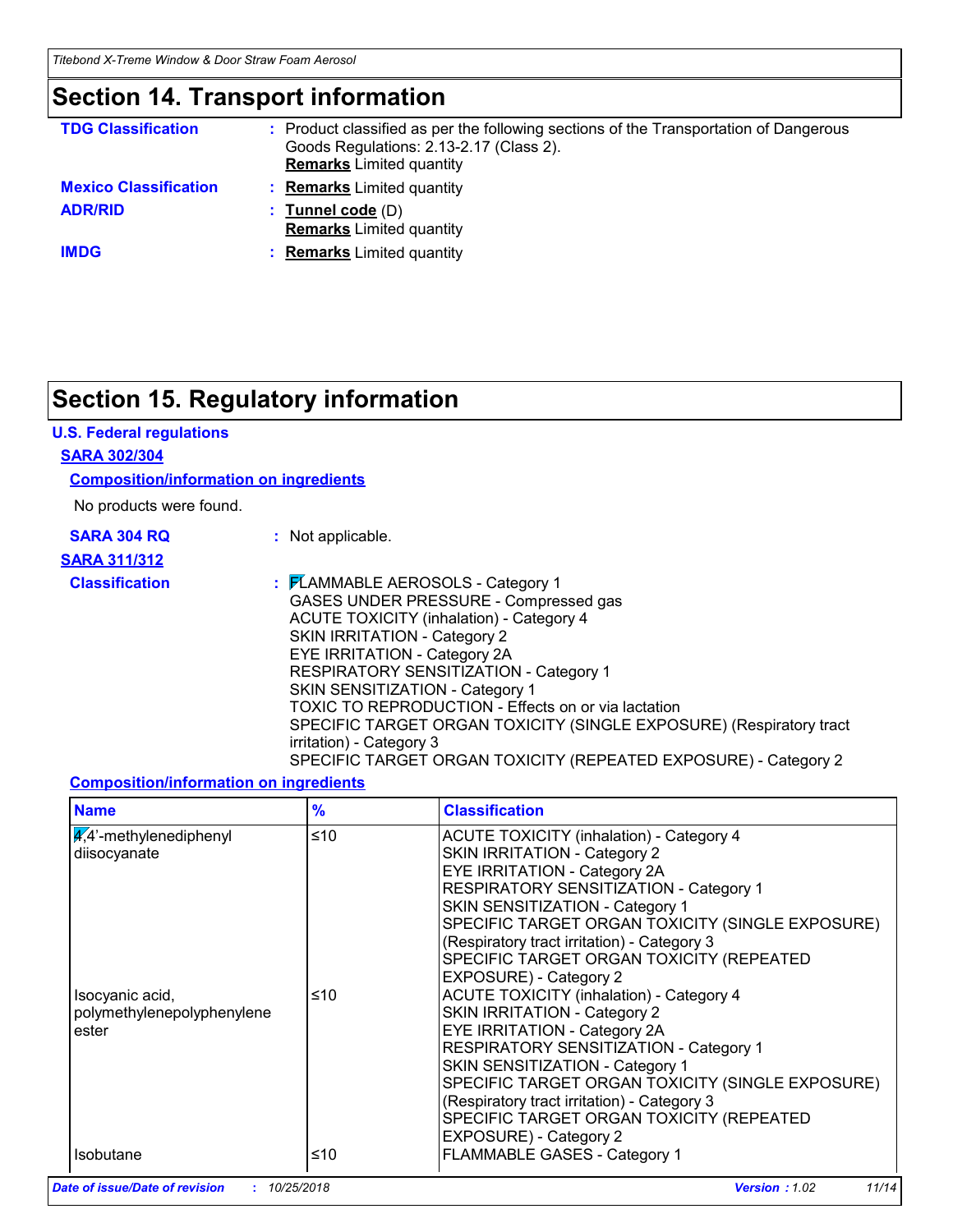### **Section 15. Regulatory information**

|                  |     | GASES UNDER PRESSURE - Compressed gas |
|------------------|-----|---------------------------------------|
| I dimethyl ether | ≤10 | <b>FLAMMABLE GASES - Category 1</b>   |
|                  |     | GASES UNDER PRESSURE - Liquefied gas  |
| propane          | ≤5  | <b>FLAMMABLE GASES - Category 1</b>   |
|                  |     | GASES UNDER PRESSURE - Compressed gas |

#### **SARA 313**

|                              | <b>Product name</b>                              | <b>CAS number</b> | $\frac{9}{6}$ |
|------------------------------|--------------------------------------------------|-------------------|---------------|
| <b>Form R - Reporting</b>    | $\frac{1}{4}$ ,4'-methylenediphenyl diisocyanate | $101 - 68 - 8$    | l≤10          |
| requirements                 | Isocyanic acid, polymethylenepolyphenylene ester | 9016-87-9         | ≤10           |
| <b>Supplier notification</b> | $\sqrt{4}$ ,4'-methylenediphenyl diisocyanate    | $101 - 68 - 8$    | l≤10          |
|                              | Isocyanic acid, polymethylenepolyphenylene ester | 9016-87-9         | l≤10          |

SARA 313 notifications must not be detached from the SDS and any copying and redistribution of the SDS shall include copying and redistribution of the notice attached to copies of the SDS subsequently redistributed.

#### **State regulations**

| <b>Massachusetts</b> | : The following components are listed: METHYLENE BISPHENYL ISOCYANATE;<br>DIPHENYLMETHANE DIISOCYANATE; MDI; ISOBUTANE; METHYL ETHER;<br>DIMETHYL ETHER; PROPANE                                                                                                                                                                                                  |
|----------------------|-------------------------------------------------------------------------------------------------------------------------------------------------------------------------------------------------------------------------------------------------------------------------------------------------------------------------------------------------------------------|
| <b>New York</b>      | : The following components are listed: Methylene diphenyl diisocyanate                                                                                                                                                                                                                                                                                            |
| <b>New Jersey</b>    | : The following components are listed: POLYCHLORINATED ALKANES; ALKANES,<br>C10-12, CHLORO; METHYLENE BISPHENYL ISOCYANATE; BENZENE, 1,1'-<br>METHYLENEBIS[4-ISOCYANATO-; METHYLENE DIPHENYL DIISOCYANATE<br>(POLYMERIC); ISOCYANIC ACID, POLYMETHYLENEPOLYPHENYLENE ESTER;<br>Isobutane; PROPANE, 2-METHYL-; DIMETHYL ETHER; METHANE, OXYBIS-;<br><b>PROPANE</b> |
| <b>Pennsylvania</b>  | : The following components are listed: BENZENE, 1,1'-METHYLENEBIS<br>[4-ISOCYANATO-; PROPANE, 2-METHYL-; METHANE, OXYBIS-; PROPANE                                                                                                                                                                                                                                |

### **California Prop. 65**

This product does not require a Safe Harbor warning under California Prop. 65.

#### **International regulations**

**Chemical Weapon Convention List Schedules I, II & III Chemicals** Not listed.

#### **Montreal Protocol**

Not listed.

### **Stockholm Convention on Persistent Organic Pollutants**

Not listed.

### **UNECE Aarhus Protocol on POPs and Heavy Metals**

Not listed.

### **Inventory list**

- 
- **China :** All components are listed or exempted.
- **United States TSCA 8(b)**
- **:** All components are active or exempted.

### **inventory**

*Date of issue/Date of revision* **:** *10/25/2018 Version : 1.02 12/14*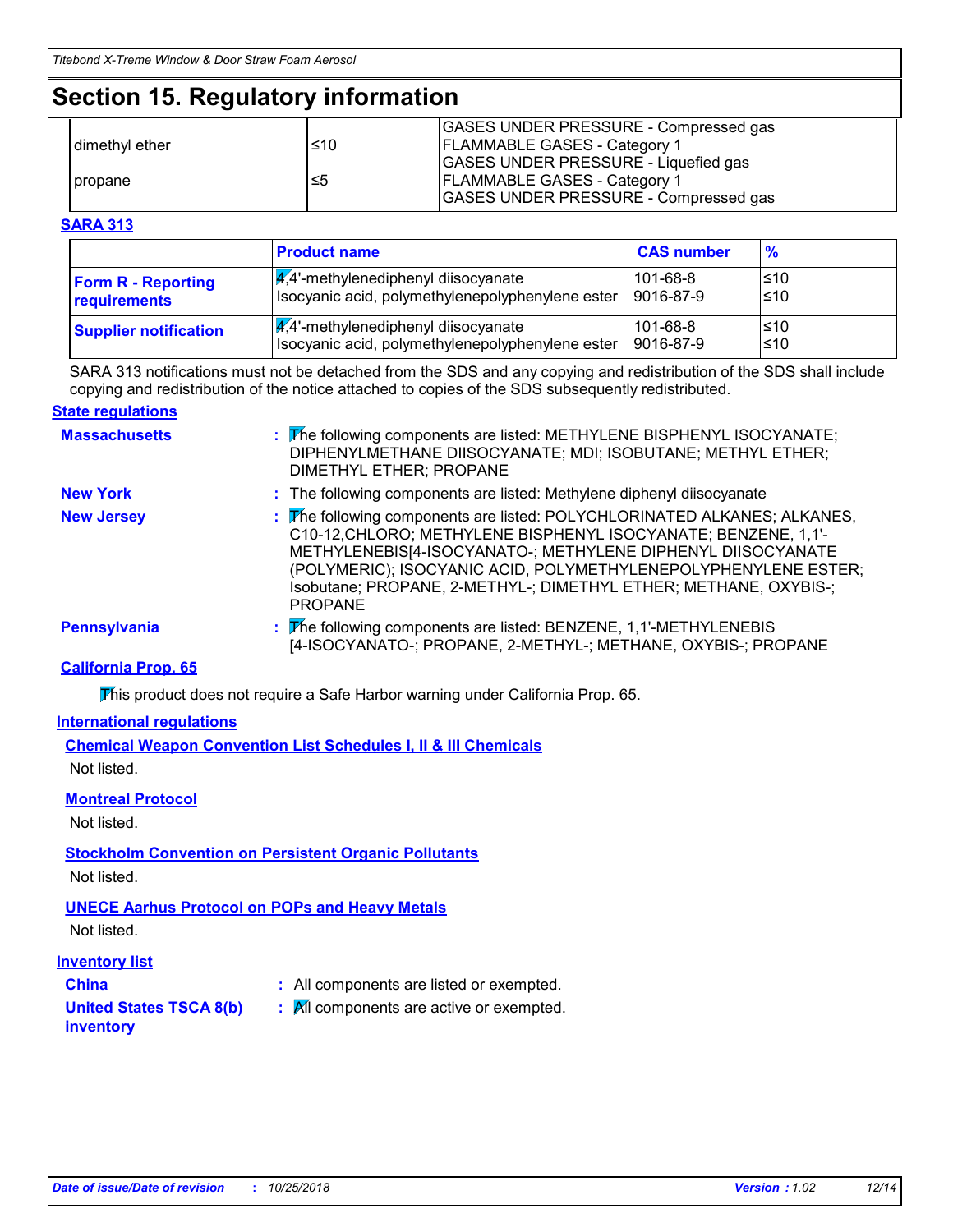# **Section 16. Other information**

**Hazardous Material Information System (U.S.A.)**



**Caution: HMIS® ratings are based on a 0-4 rating scale, with 0 representing minimal hazards or risks, and 4 representing significant hazards or risks. Although HMIS® ratings and the associated label are not required on SDSs or products leaving a facility under 29 CFR 1910.1200, the preparer may choose to provide them. HMIS® ratings are to be used with a fully implemented HMIS® program. HMIS® is a registered trademark and service mark of the American Coatings Association, Inc.**

**The customer is responsible for determining the PPE code for this material. For more information on HMIS® Personal Protective Equipment (PPE) codes, consult the HMIS® Implementation Manual.**

**National Fire Protection Association (U.S.A.)**



**Reprinted with permission from NFPA 704-2001, Identification of the Hazards of Materials for Emergency Response Copyright ©1997, National Fire Protection Association, Quincy, MA 02269. This reprinted material is not the complete and official position of the National Fire Protection Association, on the referenced subject which is represented only by the standard in its entirety.**

**Copyright ©2001, National Fire Protection Association, Quincy, MA 02269. This warning system is intended to be interpreted and applied only by properly trained individuals to identify fire, health and reactivity hazards of chemicals. The user is referred to certain limited number of chemicals with recommended classifications in NFPA 49 and NFPA 325, which would be used as a guideline only. Whether the chemicals are classified by NFPA or not, anyone using the 704 systems to classify chemicals does so at their own risk.**

**Procedure used to derive the classification**

| <b>Classification</b>                                               | <b>Justification</b>  |
|---------------------------------------------------------------------|-----------------------|
| <b>FLAMMABLE AEROSOLS - Category 1</b>                              | Expert judgment       |
| GASES UNDER PRESSURE - Compressed gas                               | Expert judgment       |
| <b>ACUTE TOXICITY (inhalation) - Category 4</b>                     | On basis of test data |
| <b>SKIN IRRITATION - Category 2</b>                                 | Expert judgment       |
| <b>EYE IRRITATION - Category 2A</b>                                 | Expert judgment       |
| RESPIRATORY SENSITIZATION - Category 1                              | Expert judgment       |
| SKIN SENSITIZATION - Category 1                                     | Expert judgment       |
| TOXIC TO REPRODUCTION - Effects on or via lactation                 | Expert judgment       |
| SPECIFIC TARGET ORGAN TOXICITY (SINGLE EXPOSURE) (Respiratory tract | Expert judgment       |
| irritation) - Category 3                                            |                       |
| SPECIFIC TARGET ORGAN TOXICITY (REPEATED EXPOSURE) - Category 2     | Expert judgment       |
| <b>History</b>                                                      |                       |
| : 4/22/2022<br><b>Date of printing</b>                              |                       |
| Date of issue/Date of<br>: 10/25/2018<br>revision                   |                       |